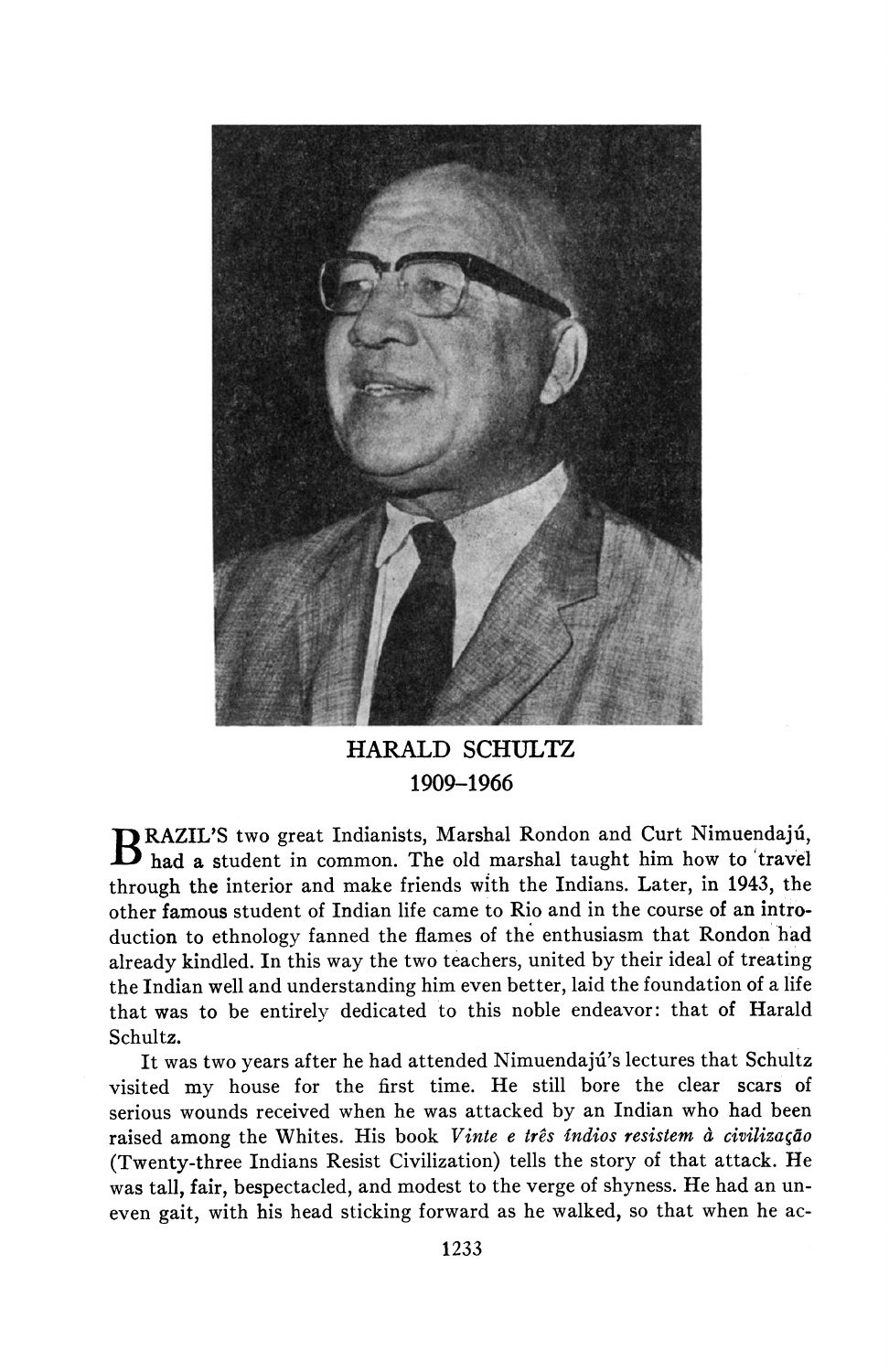**companied me in the following year to the Kaingang of Ivai, those acute observers nicknamed him "tortoise" (pedn-ni).** 

**Schultz was born on the 22nd of February, 1909, in Porto Alegre. When I first met him, he was 36 years old. At that time he was already a student of Indian life, a subject on which he was later to become an expert. He was already at work-filling his notebooks with detailed descriptions; skillfully making collections of artifacts that satisfied the museums without impoverishing the peoples from whom they were collected; recording on film with consummate artistry those subtleties of exotic cultures that defy description; and at all times remaining the unconditional friend of the Indians, suffering on their behalf, suffering with them, and finding happiness among them.** 

**He was working for the Indian Protection Service and on behalf of the Service had already visited various tribes in Mato Grosso. He had spent considerable time with the Umutina of the upper Paraguay in 1943 and revisited them in the two succeeding years. The result of this intimate contact with the Indians was one of the best motion pictures that has yet been made of a South American tribe, a collection of artifacts that is at present the pride of the Museu Paulista, and an important monograph that was published by the Revista do Museu Paulista.** 

**In 1946 he attended my lectures on Brazilian ethnology at the Escola de Sociologia e Politica de Sao Paulo and collaborated with me as my field assistant. This collaboration continued once he was appointed Assistente de Etnologia at the Museu Paulista on the 4th of January, 1947. He remained a dedicated member of the museum staff until his death in Sao Paulo on the 8th of January, 1966.** 

**We traveled together to study the Indians served by Indian agencies in the state of Sao Paulo and to visit the Karaja on the Araguaya River. Then came his first stay with the Kraho, from whom he brought back a substantial collection of myths. This was the first of the great series of expeditions in which Schultz, either alone or accompanied by his wife Wilma Chiara, gathered data; made ethnographic and archeological collections; and with the help of photography, cinematography, and sound recording tried to amass all the information he could that would help to elucidate Indian cultures. He worked in the most diverse parts of Brazil, from Goias and the mouth of the Amazon to the frontiers of Peru and Bolivia.** 

The Secção de Etnologia of the Museu Paulista owes its most important **collections to the efforts of Harald Schultz. He also helped to make the Revista do Museu Paulista an indispensable record for all students of Brazilian Indians. Those who wish to see these Indians in joy and in sadness and to have a sense of their lives should consult Hombu, a book that was internationally acclaimed, in which Schultz, the photographer with the ethnographer's knowledge and the sensibility of an artist, enables us to get closer to these exotic peoples than we can in any scholarly treatise.** 

**In sum, one may say that Harald Schultz's great contribution to ethnology was to increase and to deepen our knowledge of the facts. His empirical ap-**